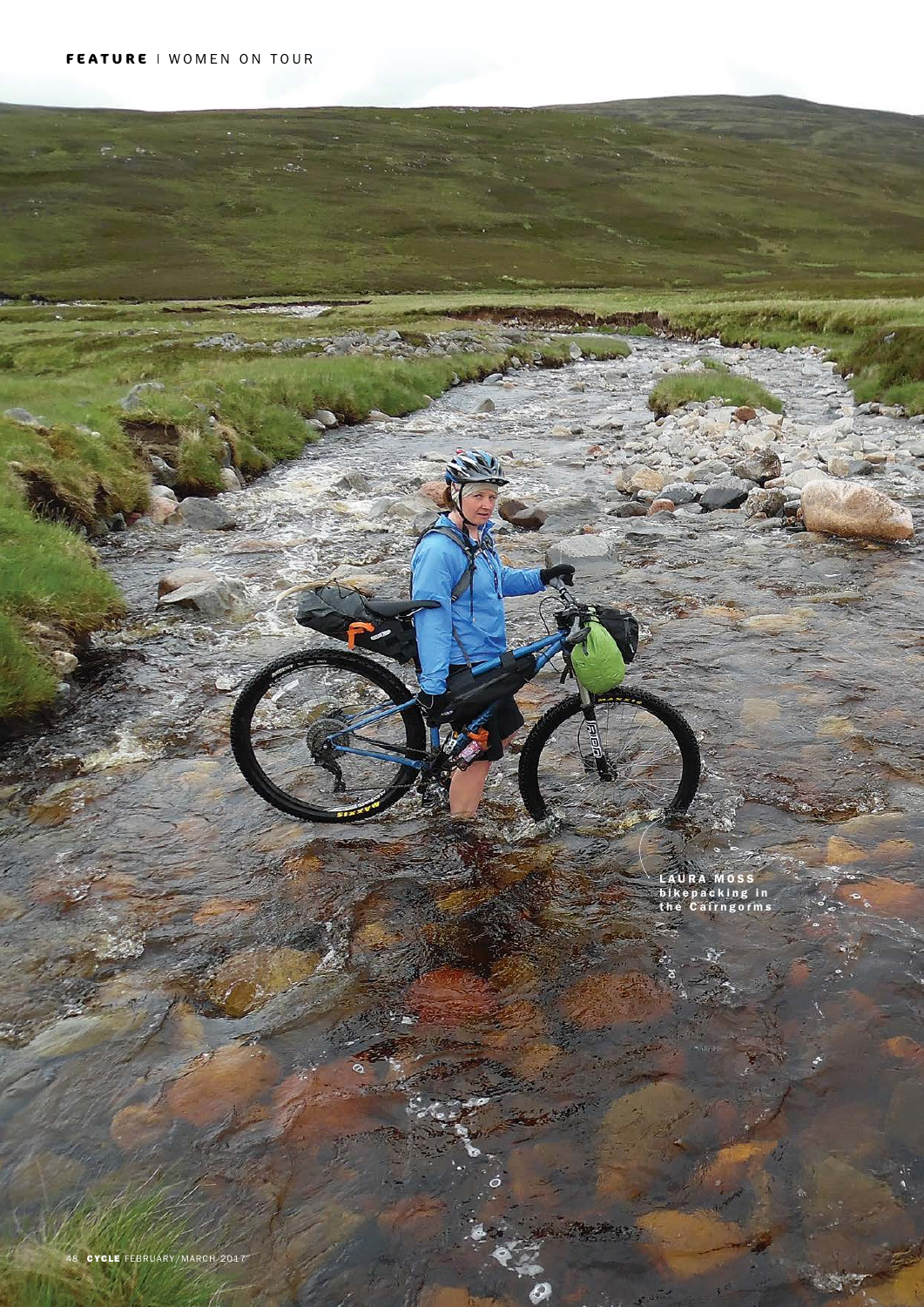

(thenextchallenge.org) Left: courtesy of Tim and Laura Moss (thenextchallenge.org) Moss ( Tim and Laura courtesy of eft:

# WOMEN ON TOUR **Feature**

ADVENTURE CYCLING DOESN'T DEPEND ON GENDER, SO WHY DO FEWER WOMEN TOUR THAN MEN? LAURA LAKER LOOKS FOR ANSWERS

omen's interest in long-distance cycling is growing. The soldout events run by the Adventure Syndicate (theadventuresyndicate. **W**

com), 'a collective of extraordinary cyclists who happen to be women and who aim to challenge what others think they are capable of', are a testament to the demand for cycling inspiration and advice for women, from women.

Yet women are still in a minority when it comes to adventure cycling. While women make up 40% of overseas tours and 45% of UK tours, according to data gathered by Cycle Touring Festival organiser Tim Moss, solo women make up just 18% of those tackling the longest tours of 10,000km or more.

I caught up with four female cycle tourers to try to identify what barriers were preventing women travelling by bike in equal numbers to men, and to see what advice they had for overcoming those barriers.

# **DANGER!**

Fear of travelling alone as a woman may be anything from personal safety to bike maintenance. Having been out on the road, around the world, the women I spoke to feel the risks are often overplayed, and that much kindness exists along the way.

Emily Chappell, who's cycled around the world, was the fastest solo woman on the 2016 TransContinental race, and is a director of the Adventure Syndicate, says she hears this one a lot. Her response: 'The world isn't that dangerous, but people tend to focus on the dangers.'

Her approach is to break a problem, or worry, down to its constituent parts, and address each one individually. 'Fears are often vague, like "What if something happens and it all goes wrong?" When you pick that apart, you think: what could go wrong? You know how to fix a puncture, you know how the world works; it is a very vague fear of going outside of your comfort zone.'

# GO WITH GUT-FEELING

Cycling UK Vice President Josie Dew, who's cycled through dozens of countries over decades, loves cycling solo, and believes it's safe so long as you keep your wits about you. 'I've found that when travelling alone most people want to help you,' she says. 'If I get a bad feeling about someone – in the past it's always been a lone man or a small group of men – or a situation or location, I always try to move on or away as fast as possible.'

Adventure Syndicate member Kate Rawles set off in December on a year-long tour from Costa Rica to Cape Horn, raising awareness of biodiversity as she goes. She says the most dangerous thing is not people but traffic, which good route choice can mitigate.

'In my experience, 98% of people are friendly, helpful and generous. You get a very positive experience of humanity when you're cycle touring on your own. Everyone comes and talks to you,' she says. 'It triggers the best in people; they want to look after you.'

According to Laura Moss, who runs the annual Cycle Touring Festival, this kindness is common when cycle touring, not just when riding solo.

'When my partner and I were cycling around the world, of 400 nights we were invited in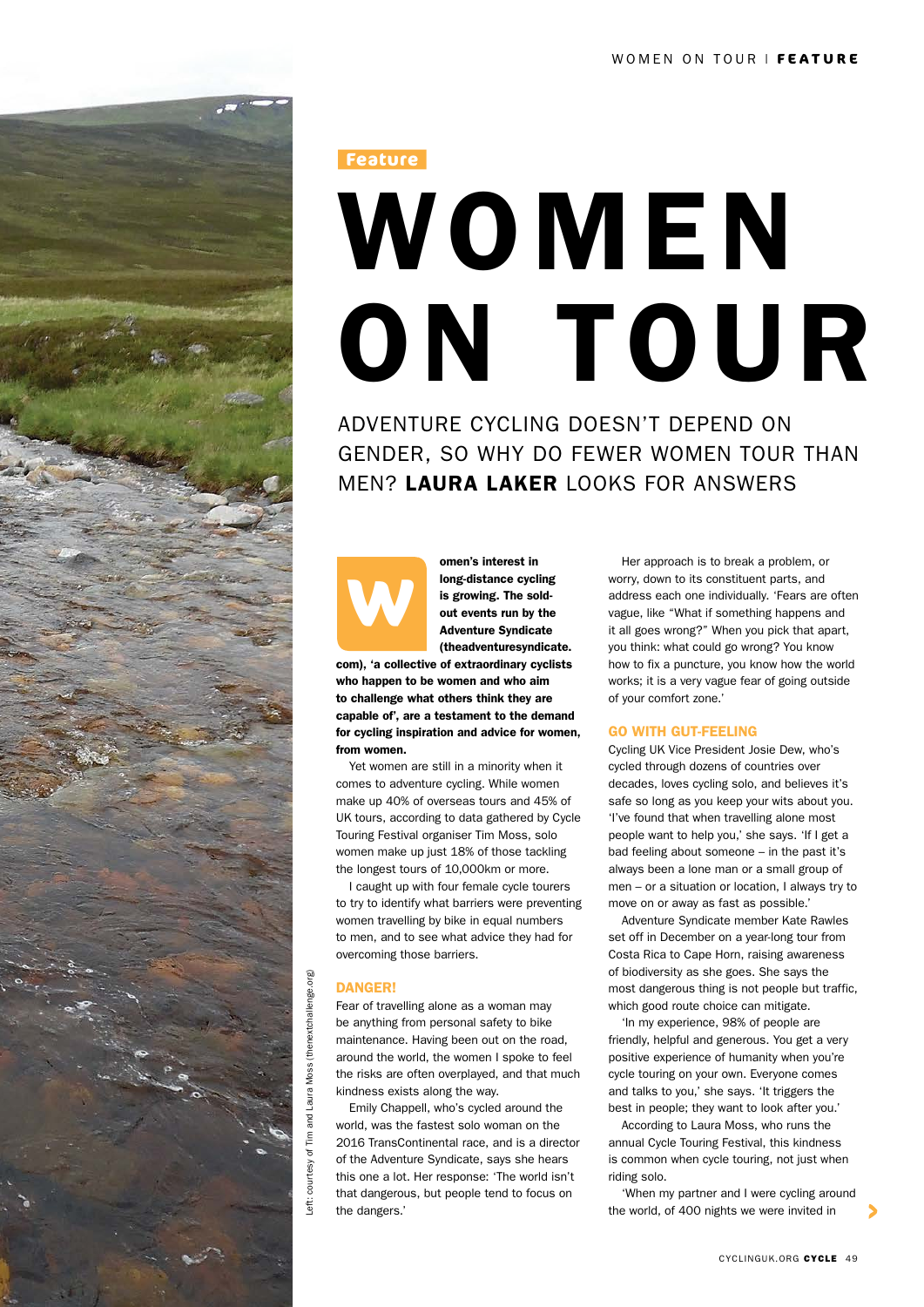**"Move the goalposts. Go away for a weekend, stay in B&Bs, fit it around your lifestyle"**

150 times,' she says. 'We were in Turkey and Iran for four weeks and we used our tent once. We bought food and threw it away because we were getting fed all the time. Because we were on bikes, we went places where there weren't tourists. People feel sorry for you, and think you're really poor.'

## TIME CONSTRAINTS

For many, time constraints from jobs or family commitments, and lack of funds, are the main barriers. Chappell is solution-focused. 'Partly it is moving the goalposts; you don't have to ride across a continent, you can go away for a weekend, stay in B&Bs, and you can fit it around your lifestyle.'

Recognising this very real challenge, Laura Moss wants the 2017 Cycle Touring Festival to inspire shorter breaks. 'You don't have to be the best, the fastest, the strongest, or the richest,' she says. 'Pushing your own



LAURA LAKER Laura is a journalist who writes for the Cycling UK website and totalwomenscycling.com

boundaries might be going away for a night, or it could be going for a week, or on your own and not with an organised trip.'

# FITNESS, PREPARATION AND PLANNING

While some spend months building their fitness and sorting their itinerary, many don't. Kate Rawles recalls her first cycle tour, after university, when the only training she did was to give up smoking. 'I had no idea what my body was capable of, or how to find campsites, or how to wild camp, or how to look after bicycles,' she says. 'You gradually learn this stuff and become more confident.

'Then I discovered how much I loved cycling in mountains and got really hooked on that, but I started off very unfit.' Rawles, now 53, has been too busy with logistics to train, so she rides shorter distances each day to begin with, then builds up from that.

Chappell believes preparation is about getting to know yourself, from the time of day your energy drops, to what you're comfortable sleeping in.

She recommends doing trial runs with full kit over weekends or day trips, but also to try taking less than you're comfortable taking as a training tool. 'Try to give yourself an experience of things going wrong because it's really not that bad, and you can cope with more than you think. Then when you're away

# **Women's cycling festival**

Cycling UK is running a women's event this summer. See tinyurl. com/h3wcngw

In January 2016, Josie Dew rode through floods (p44). That Easter, she did the South Downs Way – right after Storm Katie

and something goes wrong, you can think back and remember you got through it last time. Think about your fears and what you could practically do to address them.'

bew Above: Josie DewJosie Above:

On a recent winter adventure, Chappell recalls: 'I had two sleeping bags that would take me down to -50°C. I knew even if I broke a leg, I wouldn't die: I would be okay, I would be warm until someone came along.

Similarly, when it comes to route planning, there are different approaches. Moss says: 'You could just get on your bike and go. I did a big bike tour around the world, but there was no point planning it because it all went out the window in the first week!'

# EQUIPMENT

While Josie Dew finds that a bespoke bike improves her cycle touring experience, you don't need an expensive machine, so long as you're comfortable riding it. As Chappell puts it, what works for one person may not work for another. 'When I was preparing to cycle around the world, I would ask everyone I knew about bikes and that made it worse: everyone I asked said a different thing,' she says. 'I think it doesn't matter that much. If you have a bike you're comfortable on and you like riding, that's fine.'

Rawles, meanwhile, is riding a bamboo bicycle she built herself (see p30).

With clothing, it's also a case of finding